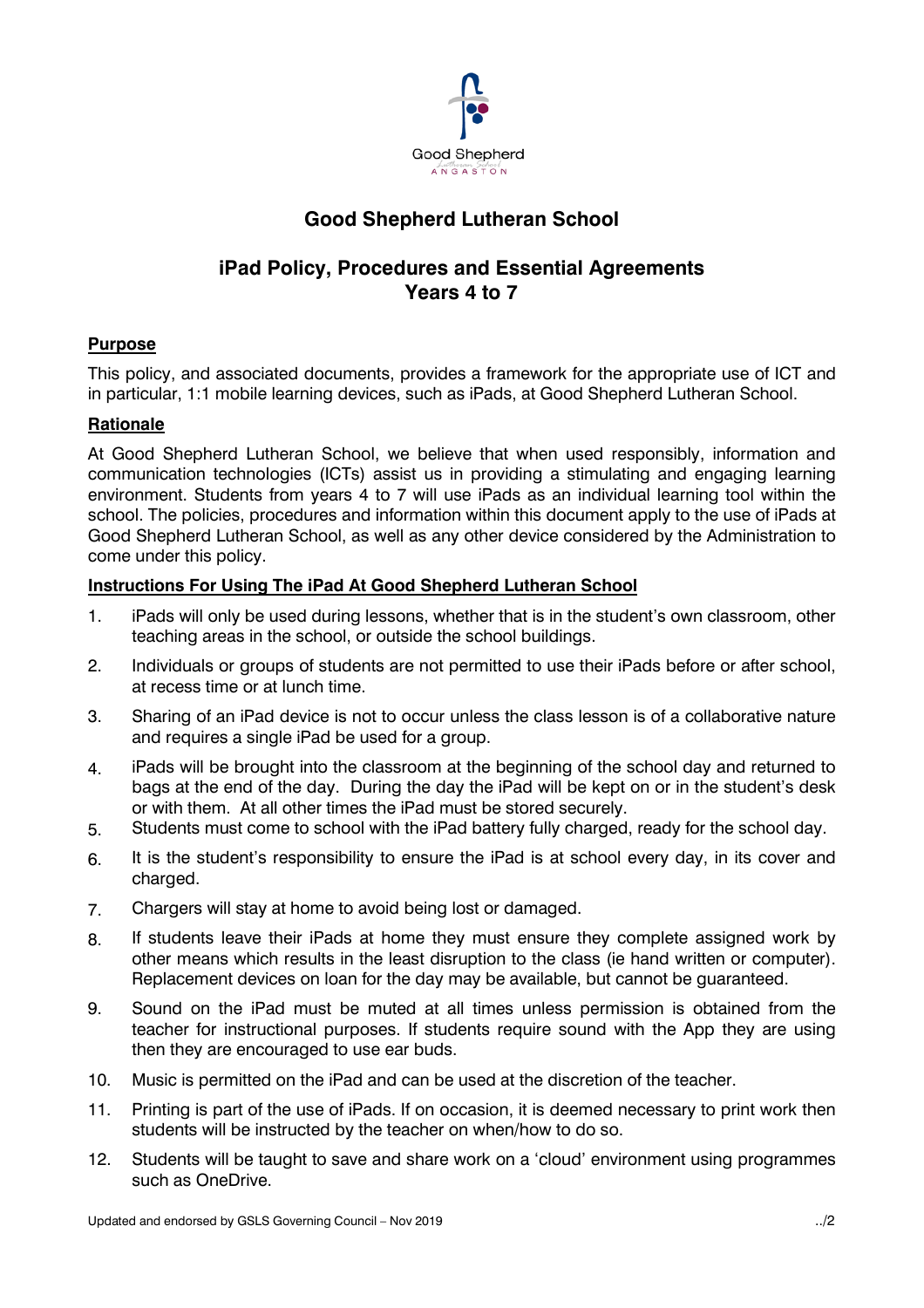### **Appropriate Usage**

- Personal use of the iPad should be complementary to the school Values, Rules, Behaviour Code and relevant policies. This may include (but not exclusively) adding appropriate music/photos/video, downloading entertainment/personal interest apps, viewing websites.
- Inappropriate access would include (but not be exclusive to):
	- Accessing inappropriate websites (any websites which would be deemed so by Parents /Caregivers and/or the school).
	- Loading any multimedia which breaches copyright laws for example, illegally downloading music/movies.
	- Downloading apps which may be deemed inappropriate by Parents/Caregivers and/or the school.
	- Using the device to bully any other person (for example, using email, messaging or social networking sites to bully).
	- Inappropriate media may not be used as a screen saver or back ground photo. Firearms, other weapons, pornographic materials, inappropriate language, alcohol, drug related symbols or pictures are considered inappropriate and therefore prohibited.
	- The school reserves the right to view all material stored on the iPad at any time while at school.

### **Software On iPads**

Each iPad comes installed with certain Apps. In addition to these original Apps the school will require a core suite of additional Apps to be installed with an initial list coming home informing of these Apps. Additional apps may be required to be downloaded throughout the year and will be at the discretion of the individual teachers. Paid apps will be at the cost of Parents/Caregivers. Please talk to class teachers if negotiations need to take place. Parents/Caregivers may also install other Apps of a nature which they deem appropriate. Installed Apps not required for school use are not to be accessed at school unless permission has first been received from the class teacher.

### **Care of The iPad**

- Security and care of the iPad is both a concern and a priority for the Parents/Caregivers and school.
- For its part, Good Shepherd will undertake to educate students in the correct use and care of the iPad.
- iPads need to be located as discretely as possible in the classrooms, while classrooms are to be locked during break times.
- Students are responsible for the general care of the iPad while traveling between home and school, and also while at school or involved in any school related activity such as camps or excursions.
- It is highly recommended that Parents/Caregivers purchase a robust case. One example is the Griffin Survivor iPad case.
- The responsibility for the care of the iPad in the home is a matter to be determined by Parents/Caregivers with their child(ren).

### **Warranty/Insurance**

• An iPad is sold with a 12 month standard warranty. Parents/Caregivers are encouraged to familiarise themselves with the iPad warranty by visiting: [https://support.apple.com/en](https://support.apple.com/en-au/ipad/repair/service)[au/ipad/repair/service](https://support.apple.com/en-au/ipad/repair/service)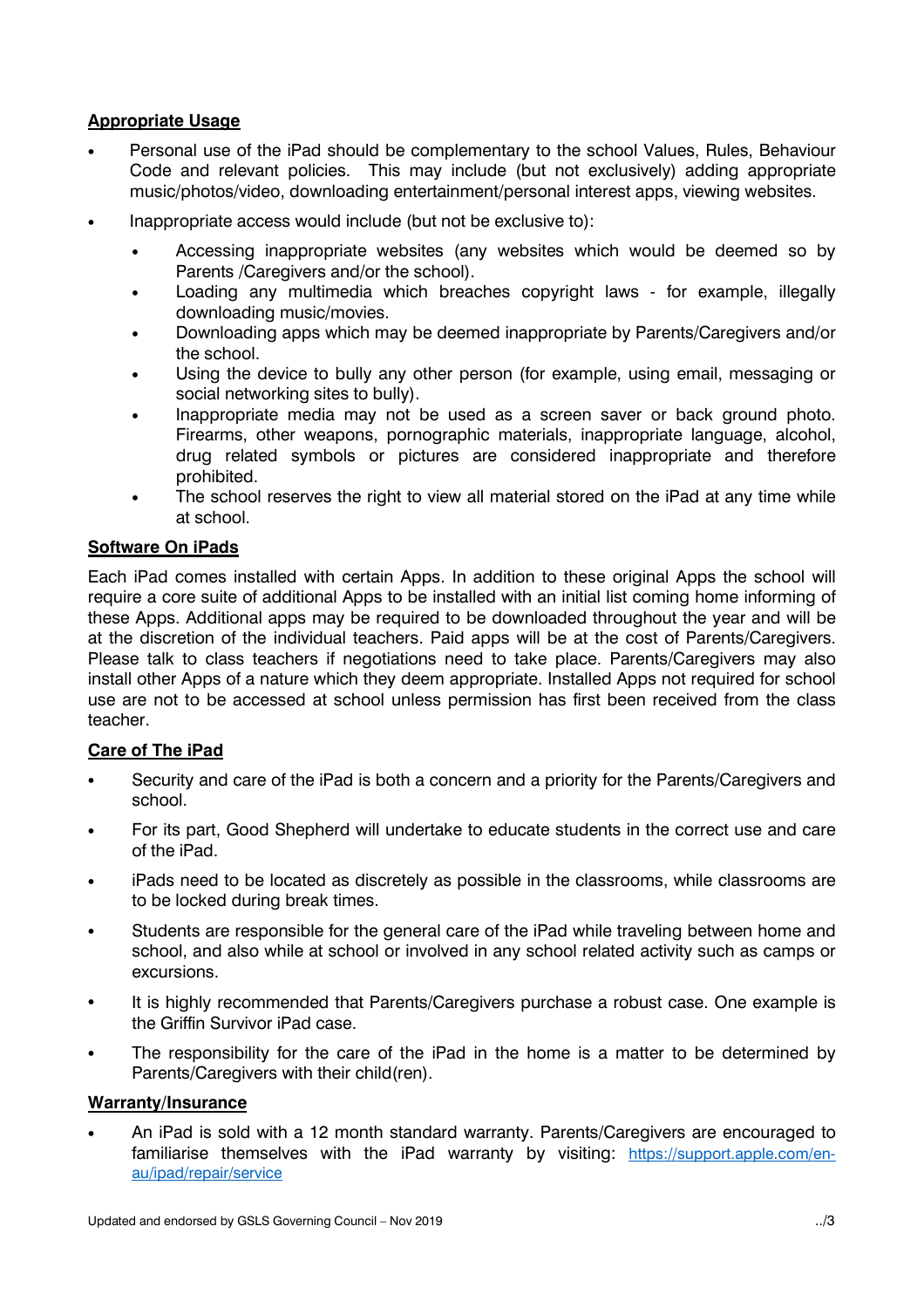- iPads are covered by the school's insurance policy whilst on school grounds.
- The school will not be liable for the cost of repairing a screen broken at school.
- Parents/Caregivers are advised to check their house and contents insurance policy to ensure coverage for damage or theft of the iPad when not used at school or when travelling to or from school.

### **Home Usage**

It is up to individual families to determine guidelines and rules for personal iPad usage at home.

- Guidelines should complement this iPad Policy, Procedures and Information.
- Specific issues relating to personal access (time used, sites used, supervision, etc) will be determined by Parents/Caregivers.

### **References/Related Policies**

Scotch College iPad User Agreement

Loxton Lutheran School iPad Policy

Loxton Lutheran School iPad Student Agreement

Spring Head Lutheran School Essential Agreement for the Use of ICT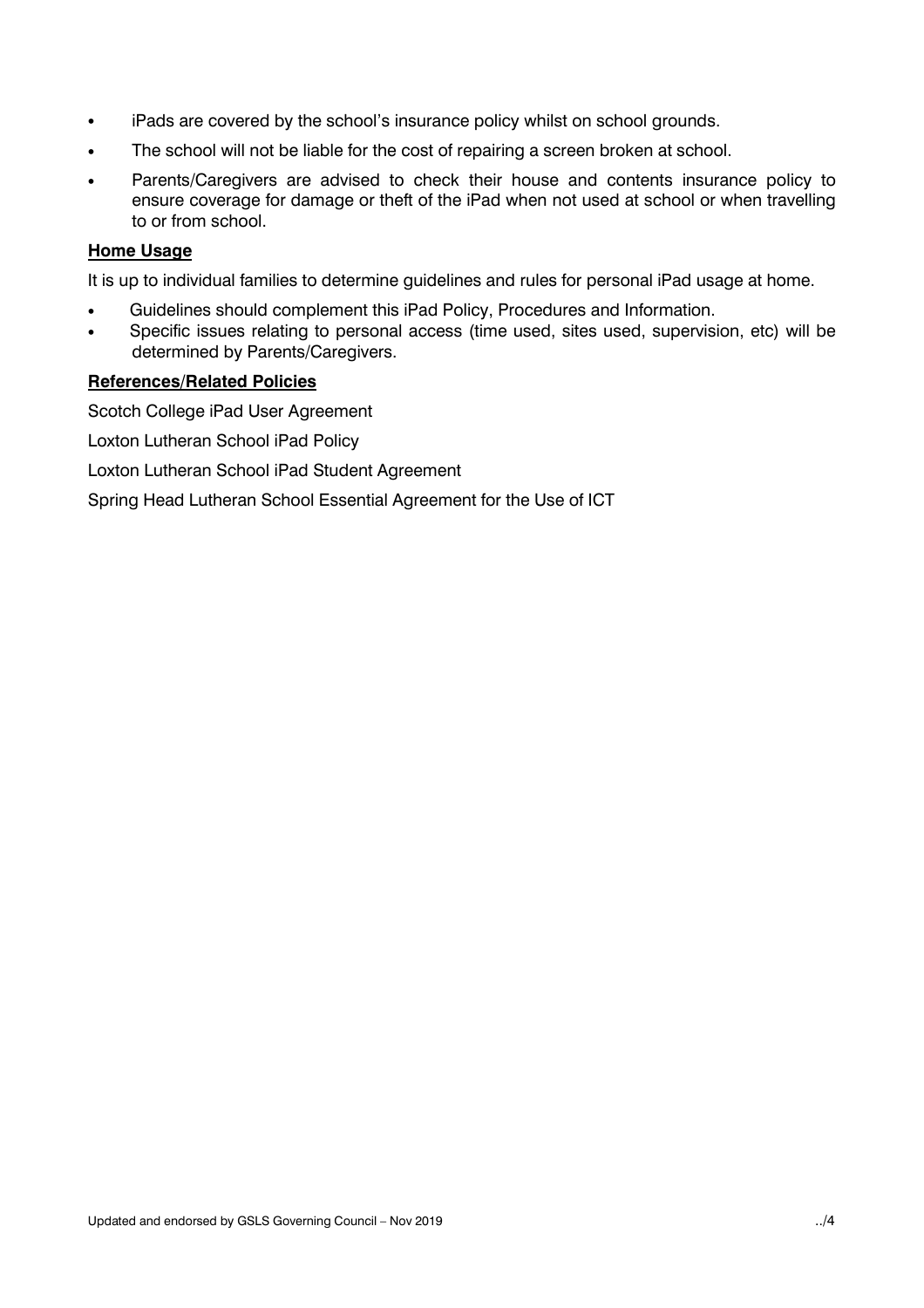

# **Good Shepherd Lutheran School**

# **Essential Agreement for the Use of ICT**

- 1. I will only use school ICT equipment when my Parents/Caregivers and I have read and signed the required 'Essential Agreement for the Use of ICT' and 'iPad Student Essential Agreement' and the completed agreements have been returned to the school.
- 2. I will go online or use the internet at school only when a teacher gives me permission.
- 3. If I am unsure whether I am allowed to do something involving ICT, I will ask the teacher first.
- 4. When accessing information from the school network, I will only access content from my folder on the shared data drive. I will not access material from folders belonging to others unless asked to by a teacher.
- 5. I will use the internet, email, mobile phones or other ICT equipment only for positive purposes, not to be mean, rude or offensive, or to bully, harass, or in any way harm anyone else, or the school itself, even if it is meant as a joke.
- 6. While at school I will:
	- a. Attempt to search for things online that I know are acceptable at our school. This would exclude anything that is rude or violent or uses unacceptable language such as swearing;
	- b. Report any attempt to get around or bypass security, monitoring and filtering that is in place at our school.
- 7. If I find anything that upsets me, is mean or rude, or that I know is not acceptable at our school, I will:
	- a. Not show others.
	- b. Turn off the screen.
	- c. Get a teacher straight away.
- 8. I will respect ownership of electronic files such as music, videos, games or programs and comply as far as I can, with copyright law.
- 9. I will keep my personal information private. Personal identifying information includes any of the following but is not limited to:
	- a. My full name.
	- b. My address.
	- c. My email address.
	- d. My phone numbers.
	- e. Photos of me and/or people close to me.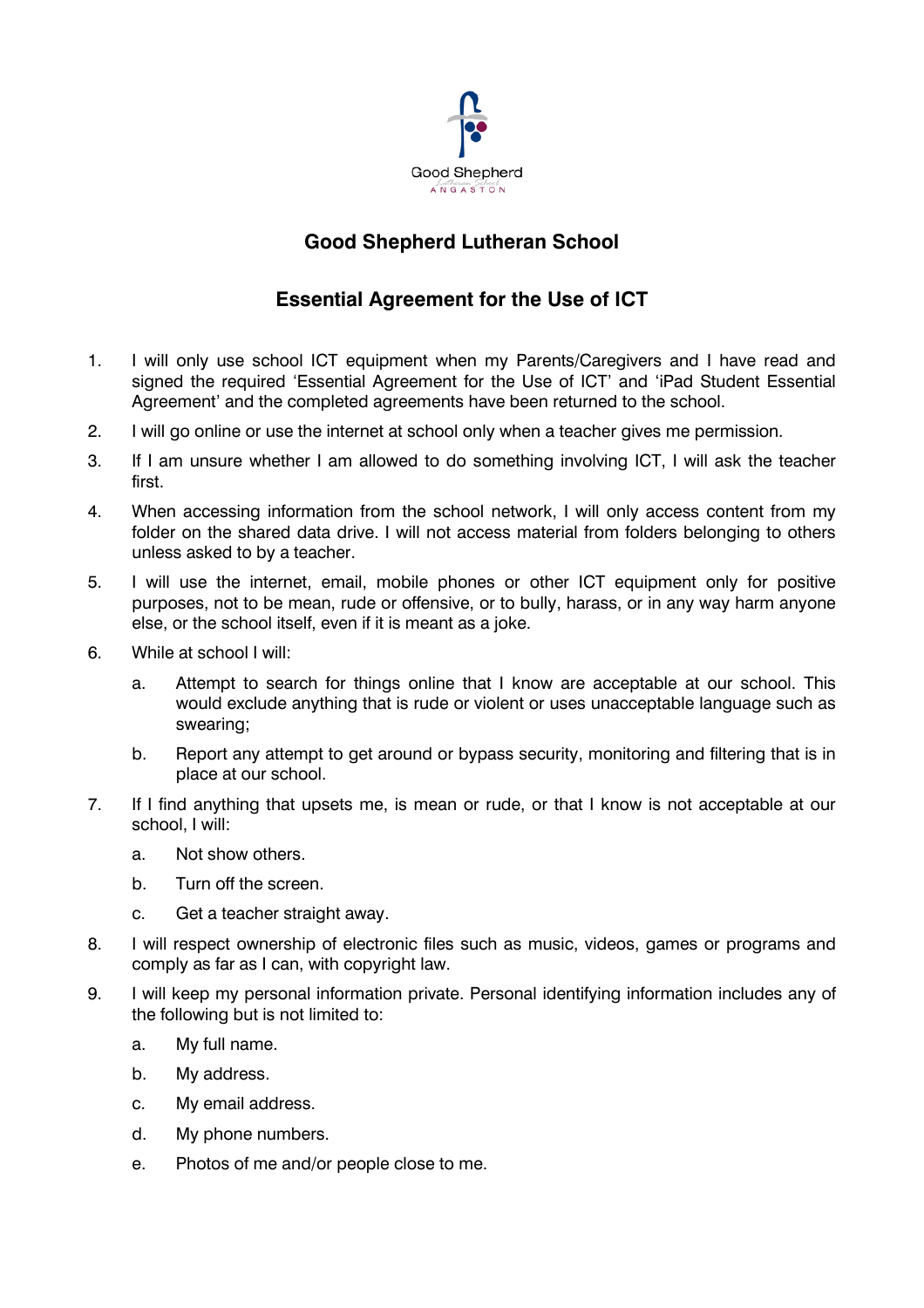- 10. I will respect all school ICT's and will treat all ICT equipment/devices with care. This includes:
	- a. Not intentionally disrupting the smooth running of any ICT systems.
	- b. Not attempting to hack or gain unauthorised access to any system.
	- c. Following all school cyber safety essential agreements, and not joining in if other students choose to be irresponsible with ICT's.
	- d. Reporting any breakages/damage to a teacher.

#### I understand that:

- 1. I am responsible for my portable media devices.
- 2. In the event of a breach to this agreement, Parents/Caregivers will be contacted and the issue resolved in partnership. Serious breaches will be referred to the Principal and if necessary the police. If I do not follow cyber safety practices the school may inform my Parents/Caregivers. The school make take disciplinary action against me. My Parents/Caregivers may be charged for repair costs. If illegal material or activities are involved or e-crime is suspected, it may be necessary for the school to inform the police and hold personal items for potential examination by them.

I have read and understand this Essential Agreement and the measures that Good Shepherd Lutheran School is taking to keep me safe.

| Name of student:                       |          |       |  |
|----------------------------------------|----------|-------|--|
| Year Level:                            | Teacher: |       |  |
| Signature of Student:                  |          | Date: |  |
| <b>Signature of Parent/Caregivers:</b> |          |       |  |